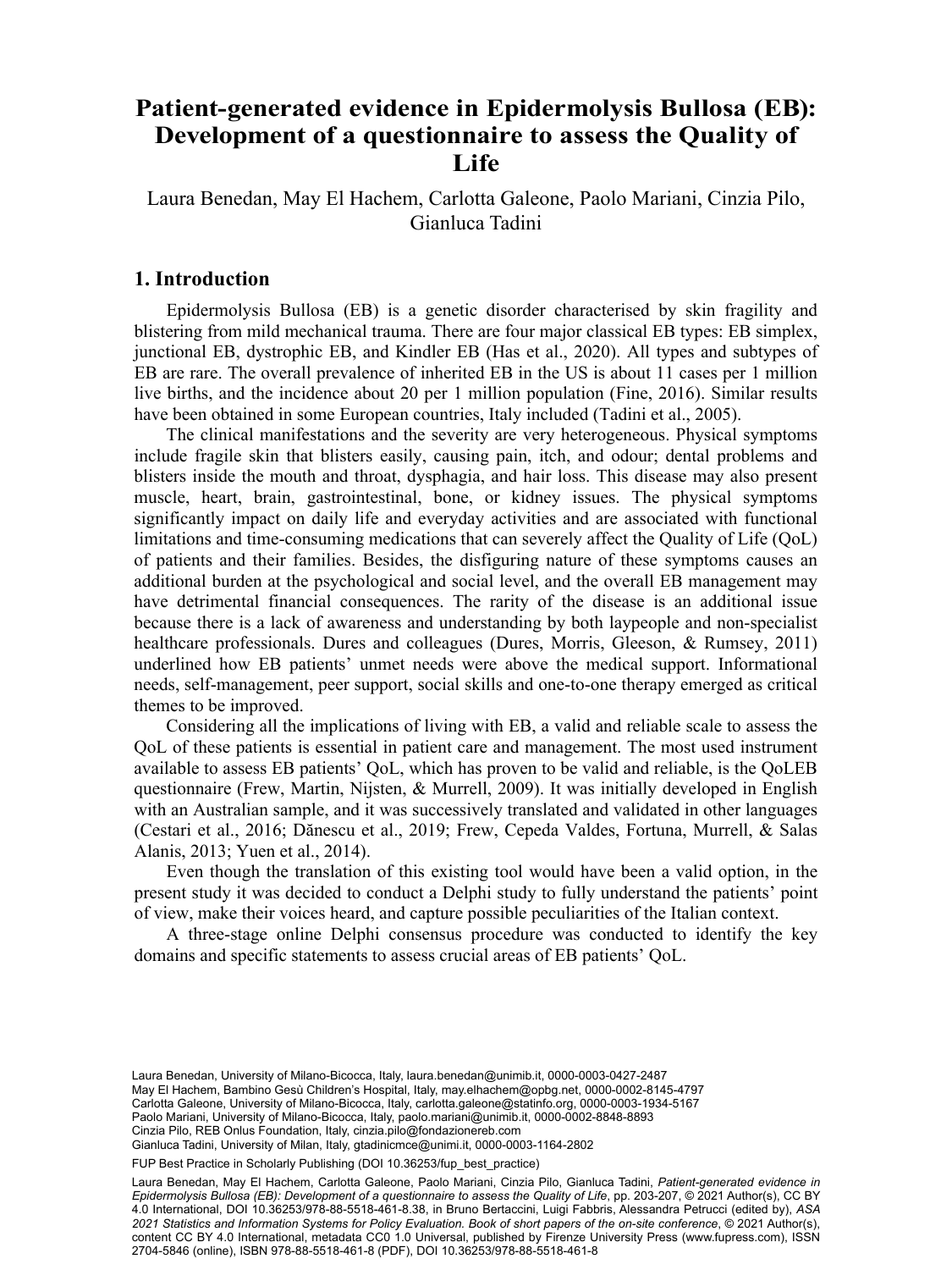## **2. Methodology**

The project started from the request of the Italian no-profit association for EB research and the Italian Registry for EB Foundation (REB) to develop for the first time a patientcentred questionnaire to assess the QoL of patients affected by EB. The methodological process to develop the questionnaire consisted of two phases: firstly, a critical review of scientific literature was performed; secondly, an online pseudo-Delphi study was carried out. The Delphi method is an iterative process where several rounds are organised to identify a shared solution, with useful applications also in health research (Trevelyan & Robinson, 2015). It is a flexible method to determine the gist of the discussed problem when it is not entirely known and when it may be challenging to apply a specific statistical model. The Delphi method consists in envisaging one or more topics to a determined group of experts to provide subsequent evaluations in an iterative process aimed to reach a consensus, which will represent the final expression of the group opinion (Marbach, Mazziotta, & Rizzi, 1991). In this case, the Delphi procedure may be considered "Pseudo-Delphi" because, even though each questionnaire was anonymously analysed and summarised to be presented to the group, the discussions were open, and each participant contributed to the group discussion.

A literature review was conducted to understand what was already known about this pathology and what instruments are used at both a national and international level.

After the problem definition, the expert panel was identified. A multidisciplinary panel including patients, caregivers, and clinicians actively participated in round tables.

The team comprised:

- A Delphi master
- A moderator
- Six patients or child patients' caregivers
- Two clinicians with solid expertise in dealing with this pathology and recognised as international key opinion leaders on EB
- A psychologist

Then, a first group meeting was organised to discuss every step of the project, the main topics to cover, and the primary aim to be achieved. Successively, the patients and clinicians were asked to provide a list of spontaneously generated items to describe different areas of the EB patient's QoL. They worked separately, and all the answers were collected in an anonymous way, allowing every person to freely express their opinions and personal state of mind without any social pressure or external influence. As a result, some powerful statements appeared (e.g. *"Sometimes I think it would be better if I died"*). A total of more than 160 items were created. All answers were carefully considered and grouped within a specific domain. Accurate analysis and harmonisation of all the statements were carried out, in a first attempt to summarise the questionnaire, combine the items with the same meaning, and obtain statements that had a clear value generalisable for the entire reference population. The results were presented in the first Delphi table, i.e., a roundtable session to discuss all the implications of daily living with the disease openly. This group meeting was essential to skim the scopes and find the most salient and relevant assessment in daily practice. On this occasion, great care was taken to ensure a comprehensive and accurate understanding of the experts' points of view.

Hence, the first questionnaire (Q1) was created. This questionnaire also included some items from the literature that were not originally reported during the Delphi roundtable. The questionnaire comprised seven core domains (see Table 1) for a total of 80 items. Each participant was asked to read every statement and assess their degree of importance. They were also required to comment on the clarity and specificity of each item and write any missing information that might have been included. Each expert responded anonymously to the questionnaire and returned it to be discussed in the second Delphi round.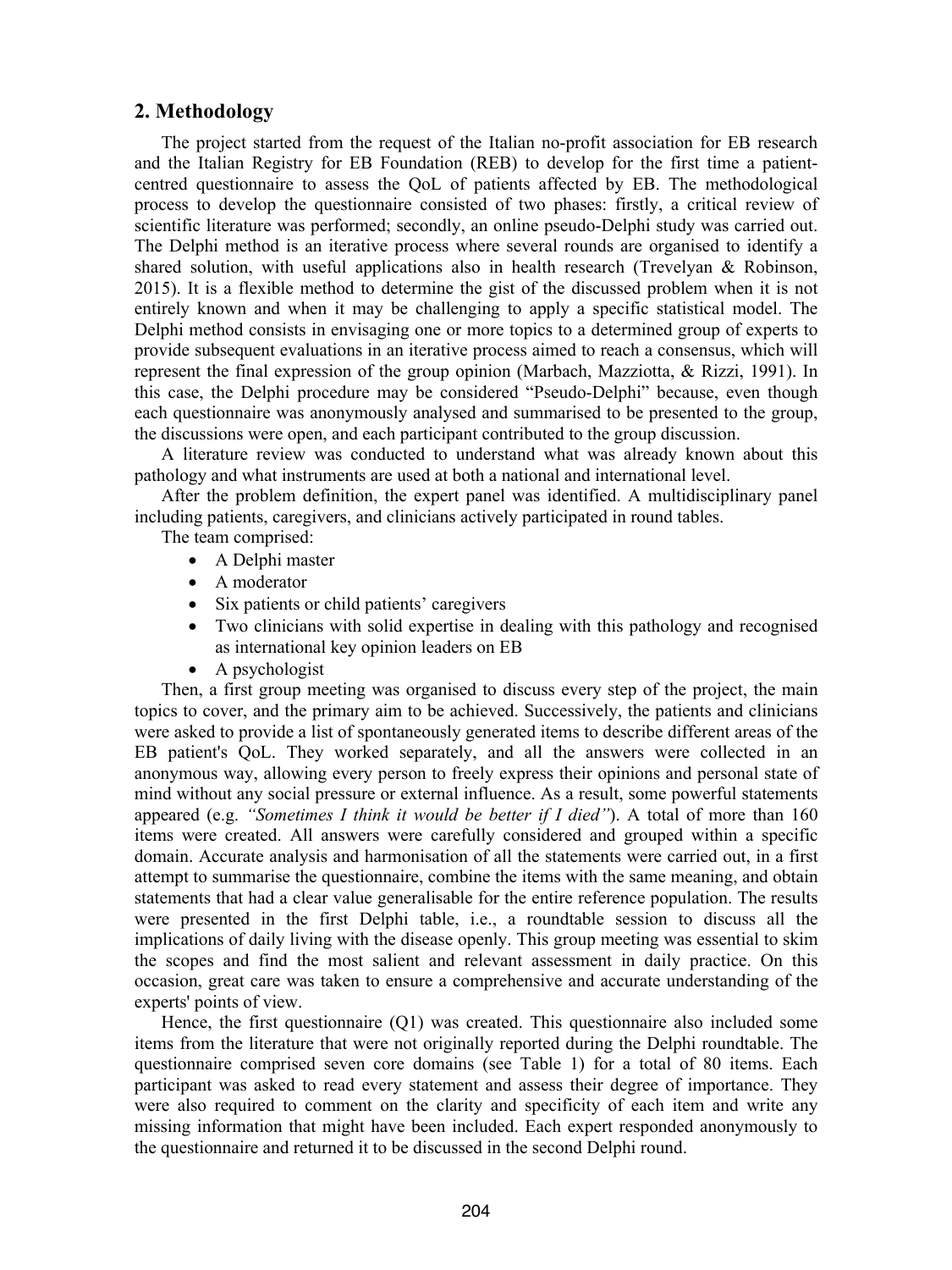| Domain                                       | <b>Description</b>                                                                                                                                                                                                    | Q1                                                                    | $\bf Q2$                                                                                                                                                                              | Q <sub>3</sub>                                                                        |
|----------------------------------------------|-----------------------------------------------------------------------------------------------------------------------------------------------------------------------------------------------------------------------|-----------------------------------------------------------------------|---------------------------------------------------------------------------------------------------------------------------------------------------------------------------------------|---------------------------------------------------------------------------------------|
| Physical                                     | This section lists relevant aspects in<br>terms of health and physical well-<br>being.                                                                                                                                | Items: 14<br>(e.g. "I suffer<br>from<br>neuropathies"<br>was removed) | Items: 15<br>(the item about<br>hands and feet<br>problems were<br>separated)                                                                                                         | Items: 15<br>(the items about<br>hands and feet<br>problems were<br>further modified) |
| <b>Functional</b><br>ability and<br>autonomy | It includes statements about self-<br>sufficiency and the ability to<br>perform daily and routine actions.                                                                                                            | Items: 15                                                             | Items: 13<br>(some items were<br>moved to another<br>section)                                                                                                                         | Items: 12                                                                             |
| Psychological-<br>emotional                  | It includes statements related to<br>sensations, emotions, thoughts and<br>feelings that may affect the psycho-<br>emotional well-being.                                                                              | Items: 13                                                             | Items: 13                                                                                                                                                                             | Items: 14                                                                             |
| Family                                       | It includes statements concerning<br>family life, such as the relationship<br>with parents, brothers and sisters,<br>or other people belonging to the<br>family unit, possibly including the<br>partner and children. | Items: 12                                                             | Items: 14<br>("some family")<br>members make<br>me feel guilty"<br>was added)                                                                                                         | Items: 14                                                                             |
| <b>Relational</b>                            | It includes statements regarding<br>relationships<br>and<br>frequent<br>interactions with people who do not<br>belong to the family (e.g., friends,<br>classmates, colleagues, strangers on<br>the street, etc.).     | Items: 9                                                              | Items: $10$<br>("some friends")<br>get in touch only<br>when I'm at the<br>hospital" was<br>added and later<br>removed)                                                               | Items: 9                                                                              |
| Work and<br>economic                         | It includes statements about the<br>work context and the economic<br>implications of the disease.                                                                                                                     | Items: 11                                                             | Items: 13<br>(e.g. "I can't<br>work" was<br>separated into<br>two items to<br>highlight the<br>difference<br>between the<br>physical<br>impossibility and<br>societal barriers)       | Items: 13                                                                             |
| <b>Medical care</b><br>and assistance        | It includes statements regarding<br>disease-related<br>health<br>care,<br>including medical and nursing<br>assistance.                                                                                                | Items: 6                                                              | Items: 8<br>(two items were<br>inserted about<br>the lack of<br>knowledge of<br>non-specialised<br>clinicians in local<br>and the need for<br>private rooms<br>when<br>hospitalised). | Items: 8                                                                              |
|                                              |                                                                                                                                                                                                                       | Total items: 80                                                       | Total items: 86                                                                                                                                                                       | Total items: 85                                                                       |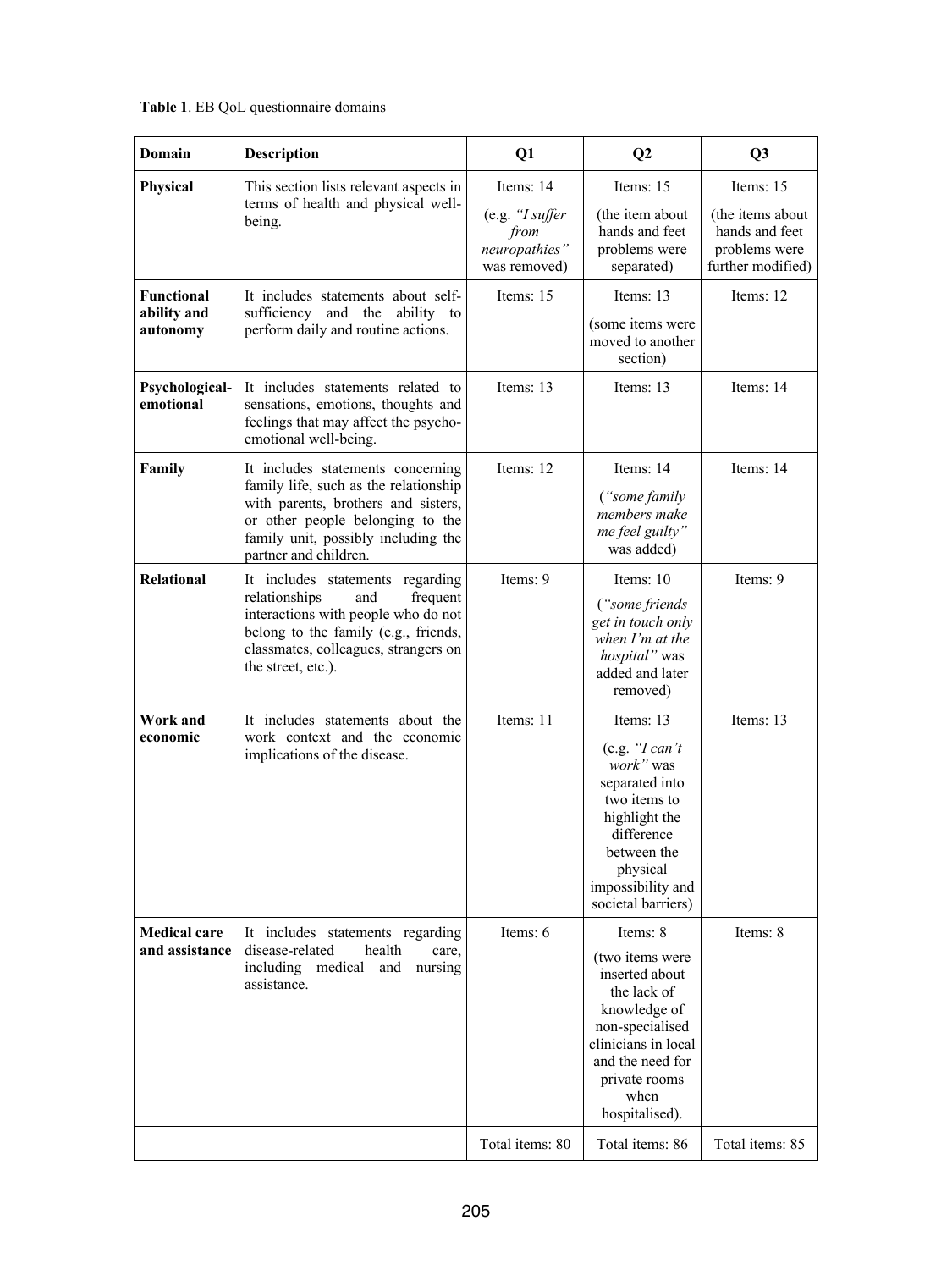All the answers were carefully examined, and a ranking was created for every item within each domain according to the degree of importance indicated by the participants. The results of this analysis were discussed in the group, and further refinement of the questionnaire was made. Some items were changed or rephrased for greater clarity; others were merged or removed because of their lesser importance.

A new questionnaire (Q2) was defined, considering all suggestions that emerged from the group meeting. The previously identified core domains remained unchanged, but some new items were suggested and inserted. Overall, Q2 was composed of 86 items. At this stage, each participant was asked to rate both the degree of agreement and the degree of importance of each item on a four-point Likert scale (*"Not at all"*, *"A little"*, *"Quite"*, *"Very"*). This step is necessary to remove some irrelevant statements and evaluate the order in which the items are presented. The agreement and importance measures were constructed as satisfactionimportance measures, in line with the widely used Customer Satisfaction techniques.

In addition to the abovementioned seven domains, some specific questions were inserted about the type of EB diagnosed, some socio-demographic information (e.g., age group, the Italian region of residence, the perceived need for psychological support, the perceived satisfaction of the quality of care, etc.). Finally, an overall QoL satisfaction question was asked ("On a scale from 1 to 10, how do you rate your quality of life?").

The results of this phase were presented to the group to define the questionnaire structure further and prepare the new version (Q3) with 85 items, which each participant anonymously filled in. Only one sentence was removed, and some others were modified to be more easily understandable and clear.

It should be noted that, in some cases, a different view emerged between clinicians and patients, and some information learned by the literature were then rejected or modified to be adapted to the language and the experience of the patients (e.g., the terms used to talk about some physical symptoms).

The final version of the questionnaire will be administered to a larger sample to assess its validity and reliability.

### **3. Conclusions**

The present study is part of a more extensive research project aimed at developing a valid and reliable questionnaire to assess the QoL of EB patients. This tool is meant to grasp the point of view and the patient's subjective experience beyond clinical classifications and take into account the patient's overall experience. Starting from an initial set of areas and through the three-round pseudo-Delphi methodology, a gradual refinement of the statements was carried out, and a list of items was defined to be included in an easy-to-use but meaningful patient-centred questionnaire. Each participant had the opportunity to read and fulfil the questionnaire in private, having anonymity assured, allowing free expression of opinions without any social pressure or compliance effect that may conversely arise during the group discussions. On the other hand, knowing all information gathered from the questionnaires and discussing it in the group offered them the opportunity to critically analyse and re-consider all items and areas composing the questionnaire and achieve a final agreement among participants. From a methodological point of view, this approach is worthy in analysing realworld data pertaining to a subjective topic such as QoL, especially in rare diseases. The final patient-centred questionnaire is thus able to measure the QoL beyond the physical symptoms and the clinical evolution of the disease, encompassing functional autonomy, psychoemotional state, social relations inside and outside the family context, the working field and several aspects of the medical care and assistance. The experts approved the final version of the questionnaire after three iterations of anonymous online questionnaire completion and related presentation and discussion of results within the group. The future steps of this